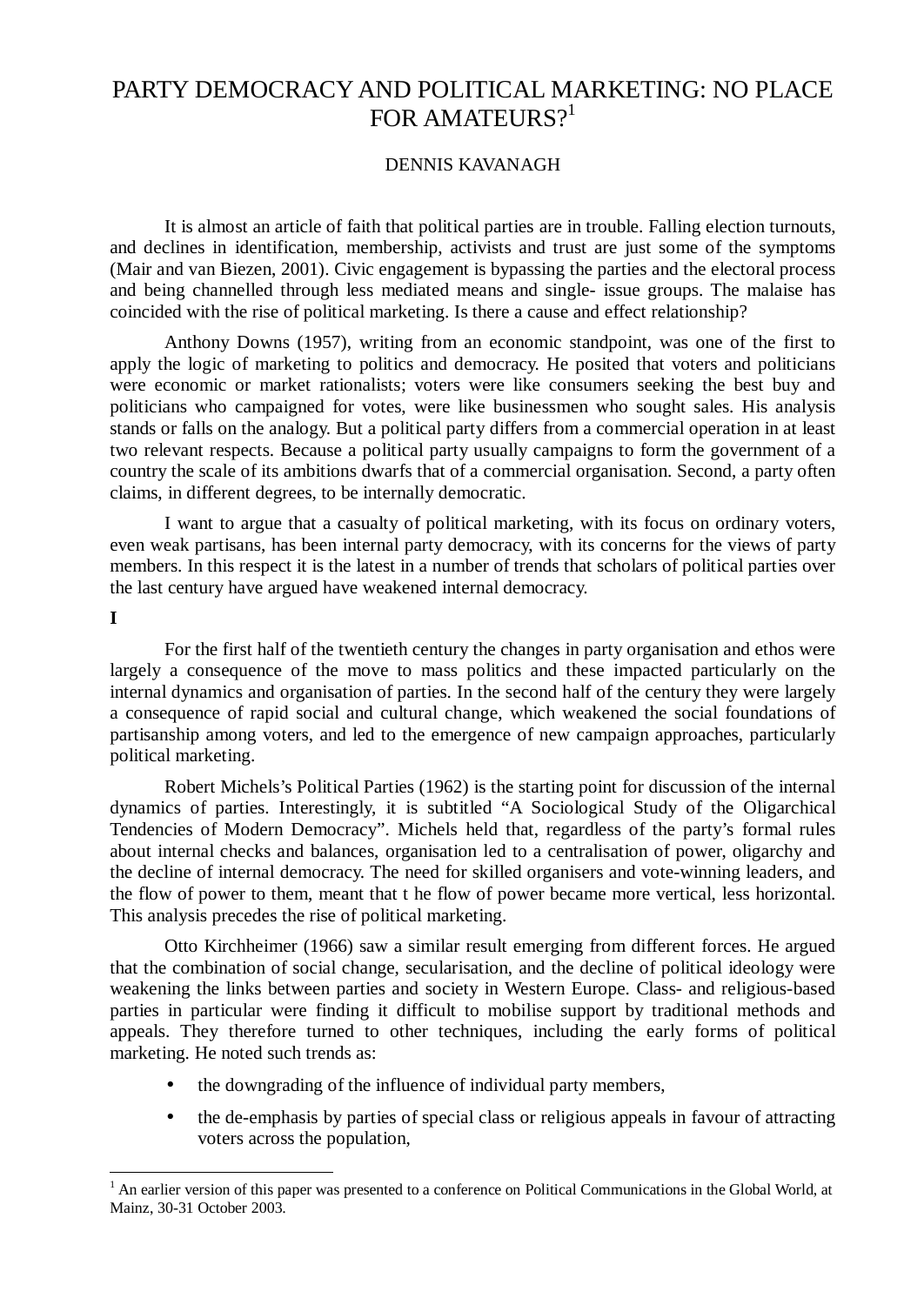- the increasing autonomy of the leadership from internal checks and balances, and
- the reduction of ideology.

Political parties were no longer organisations of integration, in which support for a political party was part of a weltanschauung involving work, neighbourhood, friends, reading and groups. They were becoming catch all political parties , seeking voters regardless of their commitment to the party. Rather than the vote being a reassertion of a deep and long term commitment, the relationship now was a transient one, akin to a one-night stand taking place every four or five years.

Panebianco (1988) took this further, claiming that modern political parties had become electoral professional organisations, partly as a result of the consolidation of the trends noted by Kirchheimer, and also as a result of the parties' increased reliance on professionals recruited from the polling, media and advertising industries. Where Michels writes about the effects of specialisation and bureaucracy, Kirchheimer writes of de-ideologisation, and Panebianco writes of professionalisation. But all are varieties of a trend towards de-politicisation and a weakening of the vitality of political parties. More recently, Katz and Mair (1995, 2000) have pointed to the emergence of the cadre or cartel party. This is elite-directed, heavily dependent on the state or wealthy donors for funds, relies overwhelmingly on marketing professionals for campaigning, and lacks a mass membership. Indeed, perhaps such a party has little incentive to seekactive members as a source of funds or to mobilise the voters. The established parties can collude to ensure their own survival by influencing the rules governing state funding for parties or the allocation of TV time.

The 'old' political parties did not need marketing; they were characterised by:

- 1. A core voting constituency, one derived from key historical events and entrenched cleavage structures. In one of the earliest voting studies – and of the impact of election campaigns – Paul Lazarsfeld et al. (1948) were able to construct a highly accurate index of the political predispositions (Republican or Democrat) of American voters, based on their social backgrounds.
- 2. The need for active members to carry the party's message meant that election campaigning was labour intensive. In return, the party had to reward the activists by granting them some influence.
- 3. A distinctive message, deriving from an ideology and/or a defined constituency.
- 4. Campaigning was largely about reinforcing partisanship and mobilising the committed. All have declined and this has led to the present impasse for theories of internal democracy. Political marketing has been a response to that decline, but it also reinforces the decline of party democracy.

#### **II**

Political marketing is an uncomfortable bedfellow for internal party democracy for several reasons. Internal democracy, involving conferences, discussions, votes, amendments to resolutions and then referring them upwards to other bodies, is time-consuming. Marketing professionals, on the other hand, regard short lines of communication, speedy clearance for their proposals, and rapid responses to political opponents as necessities. Coping with a relentless 24 hour media has made inner party democracy something of a luxury. The guideline in modern campaigning is that speed kills. The marketing men prefer a party that is centralised, leaderfriendly, allows them direct access to the key decision-makers, including the leader, and grants much autonomy to the people they liaise with- usually the party's communication directors. Internal debate should be sacrificed in the interests of presenting a clear message. It should have what Philip Gould, Blair's polling strategist, calls "a unitary command structure". Party activists thrive in the inner-directed party; marketing professionals look to an outer-directed party. They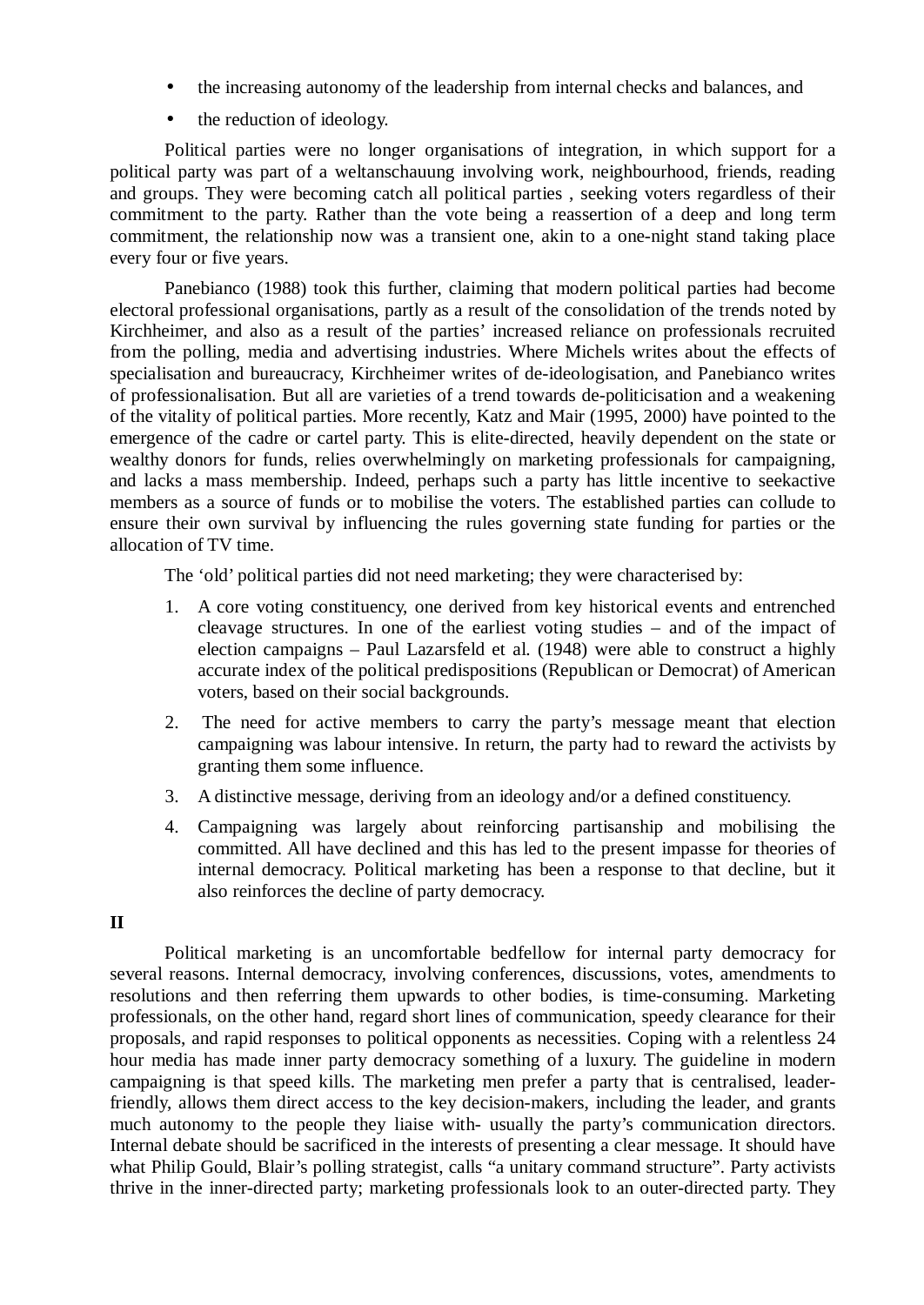give different answers to the question of who counts. For the former it is the members who need to be courted, for the latter it is the voters who need to be won over.

Marketing professionals attach priority to winning elections. Activists, particularly the socalled "purists", also like to win elections but not at the cost of compromising the party's "principles" or the integrity of its democratic procedures. They regard the latter almost as ends in themselves and therefore untouchable. A good illustration was the experience in 1959 of Mark Abrams, the Labour Party's first private pollster. He began a memo on electoral strategy with the statement: 'The object of the exercise is for Labour to win the next general election." What was obvious to him was not so to others. Some Labour strategists regarded the statement as heresy and there ensued a vigorous discussion on the opening sentence! After all, Labour knew who its supporters were– the working class and trade unionists – and they knew what the message was- socialism. It goes without saying that Labour went down to a bad general election defeat in 1959, its third in a row. Yet a leading party thinker and election strategist, Dick Crossman, stated after the defeat that: "… those who assert that their sole object … should be to regain office seem to me to misconceive not merely the nature of British socialism, but the working of British democracy"(1960)

The focus in marketing is on target voters, particularly those voters the party needs to capture if it is to win the election; in other words, some voters are more important than others, and, tragically for the activists, marketing regards the task of reassuring the potential converts or potential defectors as a higher priority than appeasing established supporters. The classic case of activists rejecting such electoralist thinking and sustaining themselves against the opinion polls by a belief in a "silent majority" were the Barry Goldwater campaign in the 1964 US Presidential election and the George McGovern campaign for the Presidency in 1972. ). These were the "purists", regarding compromise and moving towards some the ideas of the opposition as hypocrisy. Politics was a moral crusade, not just about pleasing the voters. Both candidates went down to landslide defeats. On the other hand, Clinton in 1992, seeking to reverse a series of Democrat defeats in Presidential elections, targeted 'Reagan Democrats', or the self-identified but disillusioned Democrats who had switched to Reagan. Before 1997 Blair relentlessly concentrated on 1992 Conservatives who had become disillusioned as well as former Labour voters (Gould, 1998). The effect of the Labour leaders heeding the findings of surveys and focus groups into the views (often socially and economic conservative) of these weak partisans was to move the party's policies and rhetoric into a centre ground, largely shaped over the preceding years by the political right. It also offended the activists who complained that their voices were ignored and that the party, in trying to reassure the middle class and "middle Britain", was becoming more of a preference-accommodating rather than a preference-shaping organisation. An unapologetic Philip Gould (xviii) might have had Crossman in his sights when he wrote: "New Labour should be obsessed with winning. Winning has to be the central aim of politics, because only with power can genuine politics start"

In the internally democratic party, the members play a major part in deciding policy and electing the leaders. But by their activities and demeanour they can also decisively shape the ethos and electoral image of the party. J.D. May, in his Law of Curvilinear Disparity (1973), has analysed the tendency for active party members to be more extreme than the less active ones, party voters, or party representatives who have to be elected by ordinary voters. For example, surveys of delegates at Republican and Democratic conventions have shown that the former are decidedly more conservative than party supporters and the latter more liberal than Democratic voters. (For a different view of recent trends, see Norris, 1995).

The best example in British politics of this tendency was the Labour Party in the 1983 general election. It was perhaps at its most internally democratic in choosing its manifesto for the election. This was a conference- and activist-shaped policy platform and many of the key policies were quite unrepresentative of (much to the left of) the views of Labour voters and even Labour MPs (Crewe, 1982, and 1983). Labour went down to a landslide defeat. In his report to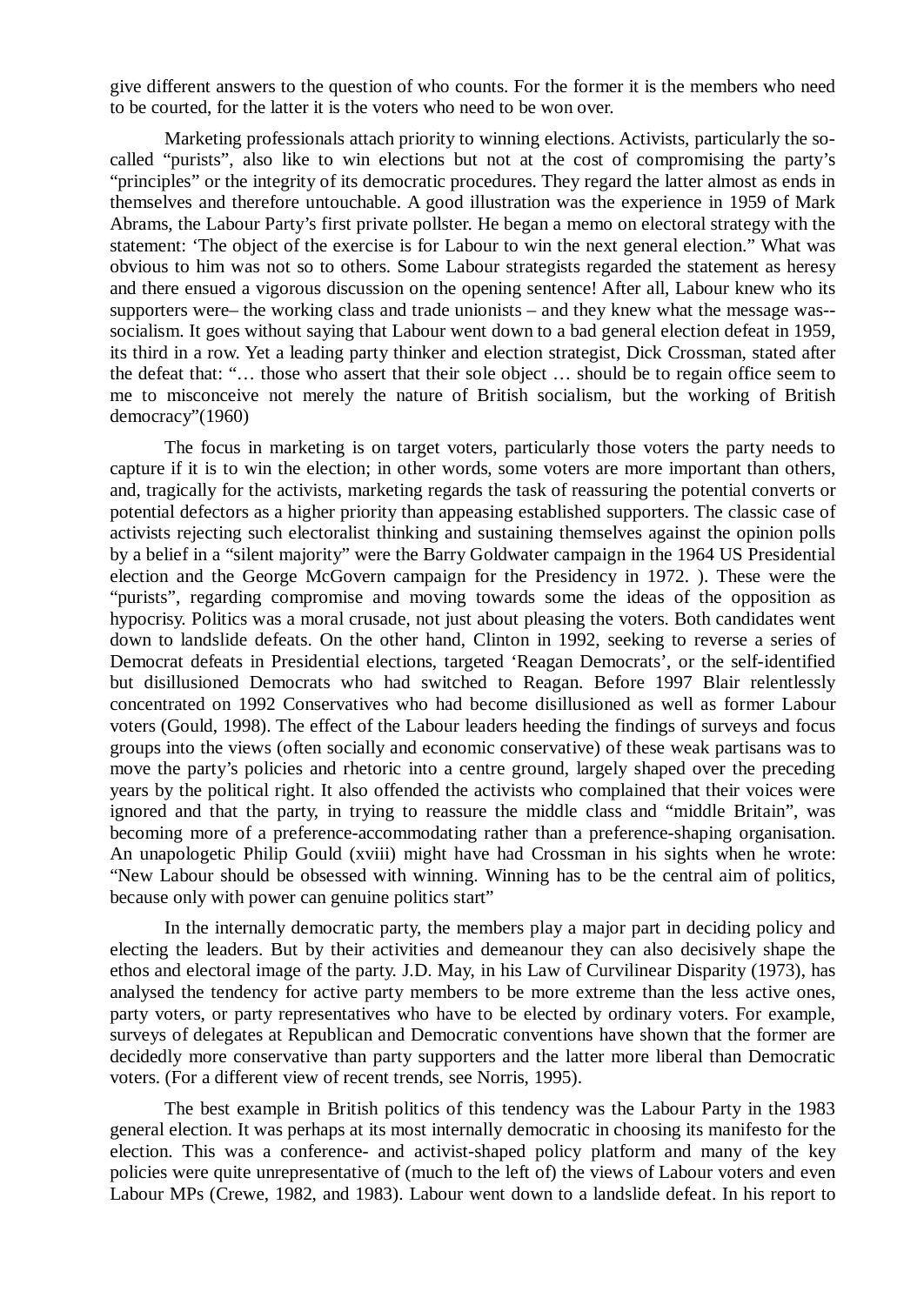the party's annual conference the party's General Secretary, Jim Mortimer, claimed that in spite of the party's humiliating defeat in the election, there was no need to change the policies; 'It is not the party's policy but public opinion which needs to be changed'. The outlook was present before the 1979 election when the Labour Party's treasurer, Norman Atkinson, had opposed spending party money on private polls and claimed that the views of his local party activists were a better barometer of public opinion (Butler and Kavanagh, 1980,272). This is the classic example of the sales-oriented politician (Lees-Marshment, 2001). Labour was the British equivalent of the Barry Goldwater and George McGovern campaigns.

Finally, political marketing usually strengthens the party leadership in two respects. One is its ability to determine the party's central message. Old-style campaigning was decentralised into several hundred constituencies. Today, however, party headquarters controls the production of nation-wide election broadcasts, advertisements and posters, and can produce direct mail centrally for communication at local level. The second respect is that the decline of party identification and the growing influence of television and marketing all contribute to political personalisation, or to a focus (by the media and the parties themselves) on the leaders (Swanson and Mancini, 1996). Increasingly, in modern politics, because the focus of television is so much on the leader the party's message is carried by and through him or her. The emphasis on discipline is to the leader and the centrally prepared message. Internal dissent, even debate, is discouraged, or any other activity that makes the leader appear weak in the eyes of the public. The effect has been to weaken political parties as collective bodies. Leaders may also calculate that it is advantageous to create a distance between themselves and the party, in part to gather a "personal" vote and in part to attract votes from other parties. Reagan and Clinton in the US and Thatcher and Blair in Britain have been particularly adept at this triangulation. Thus:

'The strategy of spatial leadership allows a president to remain an integral part of government, while at the same time affording opportunities to disengage selectively from many of its actual and reputed effects' (Foley, 2000, 30). Foley writes about the US and Britain, but the concept applies to other countries as well.

The use of high technology in modern campaigning also makes the foot soldiers and grassroots campaigners less important. Door to door canvassing, attendance at political meetings and many other traditional election activities are all in decline. Such operations as direct mail and tele- canvassing (which can involve reading from a centrally prepared script) do not necessarily need party workers. These tasks can be contracted out to others, as advertising, broadcasting and opinion polling are. The modern political party increasingly resembles a franchising operation, one that buys in expertise as and when it needs it.

The concept of campaigning professionalisation is defined largely in marketing terms. A professional party is one that has clear objectives, is disciplined, adheres to a message which has been shaped by research, implements it communications effectively, and is united. The effect of the above trends has been the emergence of new elites in the parties and the elevation of marketing and media people, who may have only a marginal or short term connection with the party. Their influence is understandably at its height during election campaigns, but they have been moving into government and their influence may be more continuous because of the emergence of the so-called permanent campaign in modern politics. They also command the headlines.

Richard Rose (2001, 105-106) reports that Alastair Campbell, Tony Blair's Press Secretary, and Peter Mandelson attracted more media mentions in the first year of the 1997 Labour government than any other Cabinet minister, except for Gordon Brown, the Chancellor of the Exchequer. If Michels pointed to organisation enhancing the role of bureaucrats, marketing has seen the rise in political parties of pollsters, campaign consultants, speechwriters, advertising agencies and, notably in the United States, fundraisers. Of course one needs to retain a sense of balance on these last points. Marketing has not (yet) taken over the heart and soul of party life. Leading politicians in Western Europe still think of themselves as public opinion experts,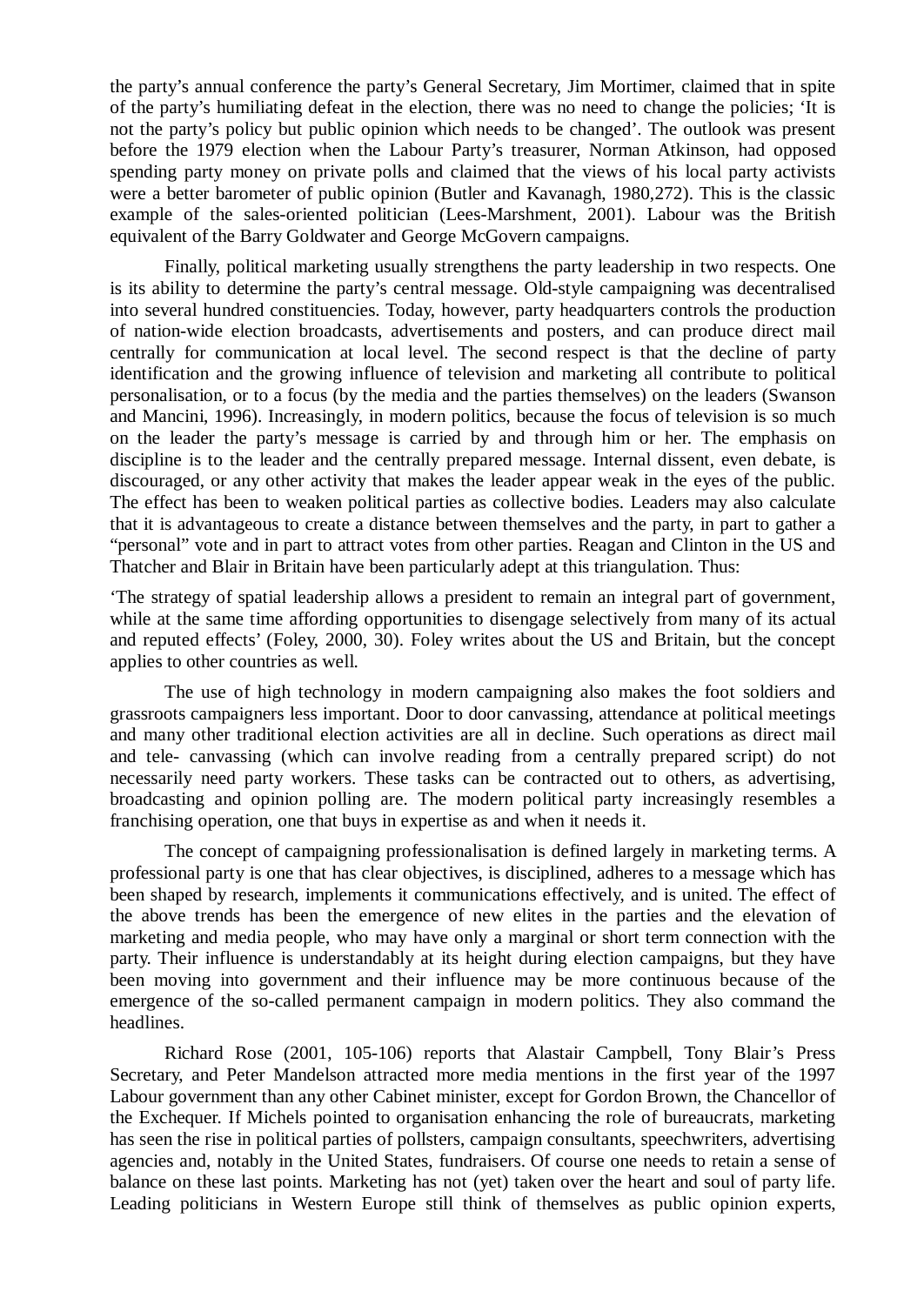prepared to back their own intuition, draw on the lessons of experience and do what they feel comfortable with. Marketing professionals have to tread warily when touching on policy making, even when they feel obliged to challenge policy positions on the grounds that they make the party or candidate unelectable. Politicians still occupy key positions in the final decision-taking committees. And yet…

#### **III**

### **Conclusion**

Modern elitist theorists of democracy argue that internal party democracy does not matter much, that as long as the voters have a choice of parties at general elections we should not be overly concerned if the parties are oligarchical. Many writers on parties (Duvergér, 1954, McKenzie, 1963, and Maravell, 2003) have suggested that internal party democracy may be inimical to good government and the party's electoral effectiveness. In Sidney Webb's immortal phrase about Labour activists, they are "fanatics, cranks and extremists". What party leaders seem to want are members as cheerleaders (providing appreciative audiences for televised events and speeches) or generous financial donors (in the absence of state provision). What leaders do not want are party activists who criticise, make 'impossible' demands, or provide support for other party rivals and factions. But if incentives, in the form of electing leaders and shaping policy, are downgraded the only likely recruits for political parties are those who want to embark on a political career. It will be all chiefs and no Indians. As parties become empty shells, so they are liable to be taken over by other groups.

Party leaders still feel the need to pay at least lip service to the views of members. New Labour has turned the rhetoric and techniques of democracy back on the activists. Blair has used ballots of all members, taking decisions on candidate selection and policy resolutions from the activists, to legitimise his review of the party's aims and objectives and the draft manifestoes for the 1997 and 2001 general elections. The Conservative party has followed. But the exercise is controlled from the centre; members can only support or reject the proposal presented to them. It is a form of plebiscitary democracy in which democracy is combined with elitism. Michels would have readily understood what one observer has termed "democracy as emasculation" (Webb, 1994). There is, however, a positive case for active as opposed to passive membership. Party activity is a form of civic engagement, an opportunity for people to work together in the public realm, a means of building social capital. Activists might be used to revive the old twostep flow of influence, mediating between the party and the media on the one hand and the public on the other. A brand (be it New Labour or compassionate Conservatism) is more likely to be effective if it is accepted and represented by active members. They can interpret political events and media reporting of them in a personalised way to friends and neighbours. Indeed, it is almost conventional wisdom now in Britain that local party activity does make a difference in closely contested seats at general elections (Seyd and Whiteley,2002; Denver and Hands 1998).

But of course this is not how commentators write about campaigns. They analyse election outcomes in terms of marketing successes or failures. The media likes to 'unmask' or write 'the hidden story' of elections. Thus there is 'the marketing of Maggie' (Thatcher) or 'the selling of the President '(Nixon, Reagan, the two Bushs). Often these reports are written with the connivance of polling and advertising personnel who may have a commercial interest in such stories. They want to trumpet their role in victory and distance themselves from electoral failure. Increasingly more and more writing about election campaigns is about process, strategy and the game. To conclude: political marketing is an answer to the decline of political parties, particularly as electoral organisations, and also a cause of the decline of the internal vitality of parties.